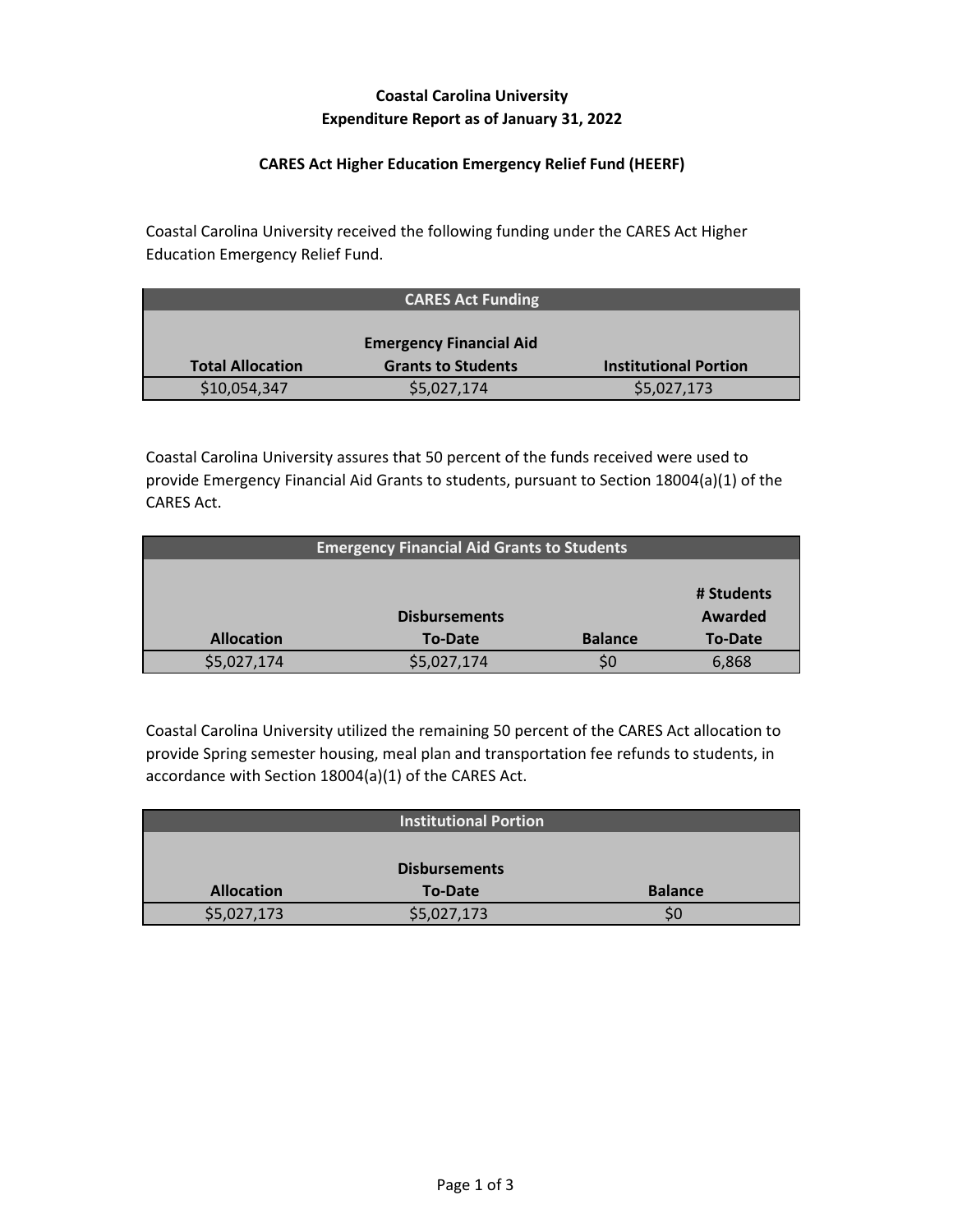## **Coastal Carolina University Expenditure Report as of January 31, 2022**

#### **CRRSAA Higher Education Emergency Relief Fund (HEERF II)**

Coastal Carolina University received the following funding under the CRRSAA Higher Education Emergency Relief Fund II.

| <b>CRRSAA Funding</b>                      |                           |                  |
|--------------------------------------------|---------------------------|------------------|
| <b>Supplemental Grants</b><br>Supplemental |                           |                  |
| <b>Total Allocation</b>                    | <b>Grants to Students</b> | for Institutions |
| \$15,415,915                               | \$5,027,174               | \$10,388,741     |

Coastal Carolina University assures that it provided the same amount of funding in financial aid grants to students as was required to be provided under sections 18004(a)(1) of the CARES Act.

| <b>Supplemental Grants to Students</b> |             |                |                |
|----------------------------------------|-------------|----------------|----------------|
|                                        |             |                |                |
|                                        |             |                | # Students     |
| <b>Disbursements</b>                   |             |                | Awarded        |
| <b>Allocation</b>                      | To-Date     | <b>Balance</b> | <b>To-Date</b> |
| \$5,027,174                            | \$5,027,174 |                | 7,082          |

Coastal Carolina University utilized these supplemental grant funds for institutional costs to defray expenses associated with coronavirus, to carry out student support activities that address needs related to coronavirus, and to make additional financial grants to students.

| <b>Supplemental Grants for Institutions</b> |                |                |  |
|---------------------------------------------|----------------|----------------|--|
|                                             |                |                |  |
| <b>Disbursements</b>                        |                |                |  |
| <b>Allocation</b>                           | <b>To-Date</b> | <b>Balance</b> |  |
| \$10,388,741                                | \$10,388,741   |                |  |